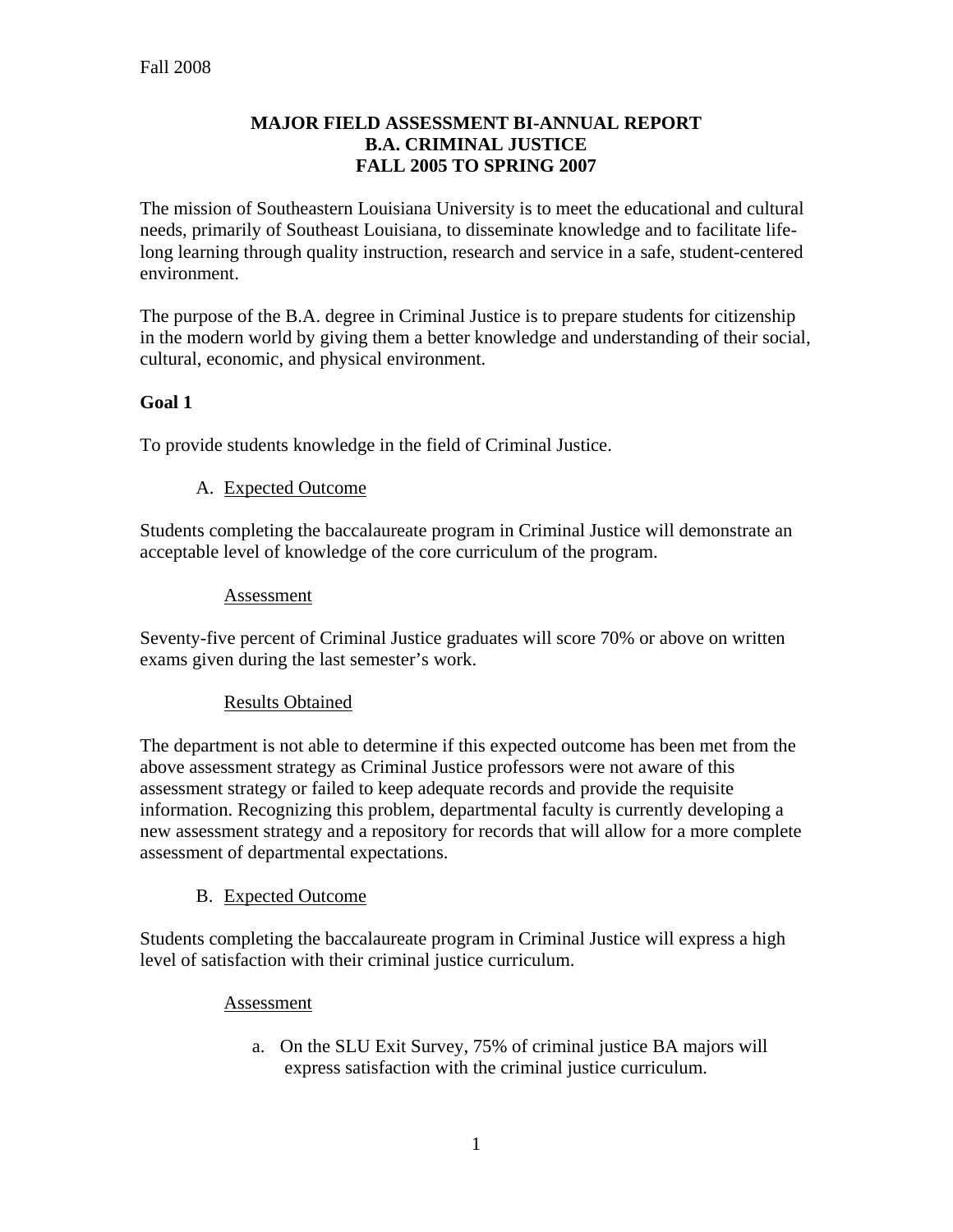## Results Obtained

The 2005-2006 Southeastern Exit Survey provides some insight into this expected outcome. Of the 65 CJ-BA students who provided information, 78.5% indicated that they were "satisfied" or "very satisfied" with the overall quality of their degree program and 73.8% were "satisfied" or "very satisfied" with the overall quality of the department. Similarly on the 2006-2007 Southeastern Exit Survey, of the 74 responding CJ-BA students who provided information, 77% indicated that they were "satisfied" or "very satisfied" with the overall quality of their degree program and 82.4% were "satisfied" or "very satisfied" with the overall quality of the department.

## Assessment

b. On the Undergraduate Alumni Survey, 75% of alumni will express satisfaction with the criminal justice curriculum.

## Results Obtained

The department is not able to determine if this expected outcome has been met from the above assessment strategy, as the department has not received the 2005-2006 Undergraduate Alumni Survey. Clearly, the department must try to ensure that this survey becomes a more useful assessment tool in the future or/and develop a more effective assessment strategy for this expected outcome in the future.

## **Goal 2**

To provide students with the basic skills needed for work in the Criminal Justice field.

## A. Expected Outcome

Students completing the baccalaureate program in Criminal Justice will be able to identify, analyze, and respond to problem situations typical of criminal justice professionals. Typical situations are those involving civil rights, law enforcement and legal issues. Students will also show competence in written and oral communication.

#### Assessment

Criminal Justice seniors will score a minimum of seventy-five on an examination employing questions of recognition, total recall, and written essays assessing mastery of the aforementioned skills.

#### Results Obtained

The department is not able to determine if this expected outcome has been met from the above assessment strategy, as the department has yet to agree upon an exit test process that would permit the measurement of his expected outcome. The committee began to